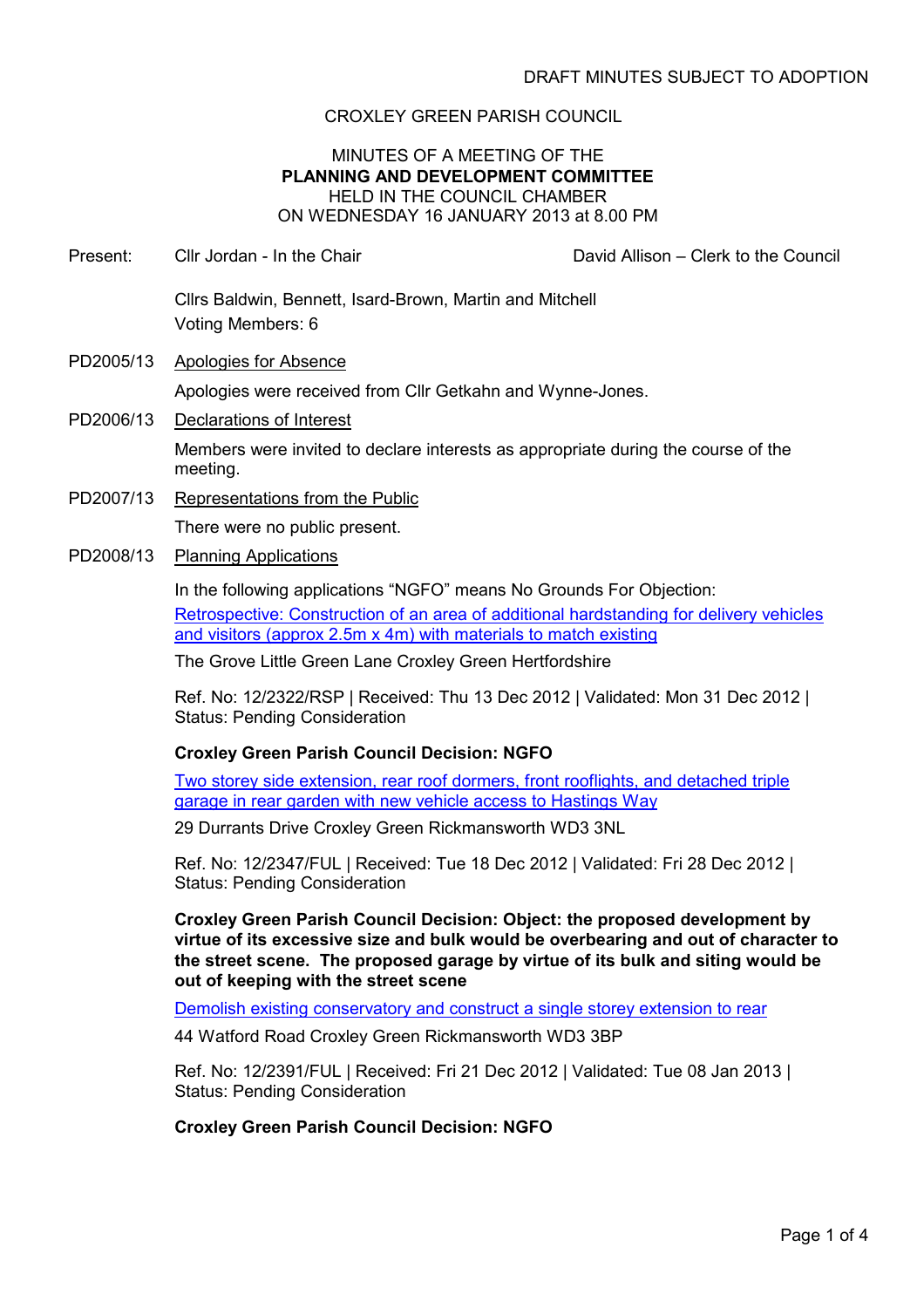# District Council Application: Installation of Playground

Baldwins Lane Recreation Ground Baldwins Lane Croxley Green Hertfordshire

Ref. No: 12/2402/FUL | Received: Fri 21 Dec 2012 | Validated: Fri 21 Dec 2012 | Status: Pending Decision

#### Croxley Green Parish Council Decision: NGFO

#### First floor side extension

46 Warwick Way Croxley Green Rickmansworth Hertfordshire WD3 3SA

Ref. No: 12/2410/FUL | Received: Fri 28 Dec 2012 | Validated: Fri 28 Dec 2012 | Status: Pending Consideration

## Croxley Green Parish Council Decision: NGFO

#### Dropped kerb

125 Watford Road Croxley Green Rickmansworth WD3 3DX

Ref. No: 13/0009/FUL | Received: Thu 03 Jan 2013 | Validated: Tue 15 Jan 2013 | Status: Pending Consideration

#### Croxley Green Parish Council Decision: NGFO

Single storey side extension and extension to raised rear decking

40 Manor Way Croxley Green Rickmansworth WD3 3LY

Ref. No: 13/0010/FUL | Received: Thu 03 Jan 2013 | Validated: Thu 10 Jan 2013 | Status: Pending Consideration

## Croxley Green Parish Council Decision: NGFO

Single storey rear extension (to flat at 27 Copthorne Road, known as number 27A)

27A Copthorne Road Croxley Green Rickmansworth Hertfordshire WD3 4AB

Ref. No: 13/0011/FUL | Received: Thu 03 Jan 2013 | Validated: Tue 08 Jan 2013 | Status: Pending Consideration

#### Croxley Green Parish Council Decision: NGFO

#### Single storey rear extension

90 Winton Drive Croxley Green Rickmansworth Hertfordshire WD3 3QT

Ref. No: 13/0019/FUL | Received: Mon 07 Jan 2013 | Validated: Mon 07 Jan 2013 | Status: Pending Consideration

#### Croxley Green Parish Council Decision: NGFO

Single storey rear extension and demolition of detached store

112 Links Way Croxley Green Rickmansworth Hertfordshire WD3 3RN

Ref. No: 13/0021/FUL | Received: Mon 07 Jan 2013 | Validated: Mon 07 Jan 2013 | Status: Pending Consideration

## Croxley Green Parish Council Decision: NGFO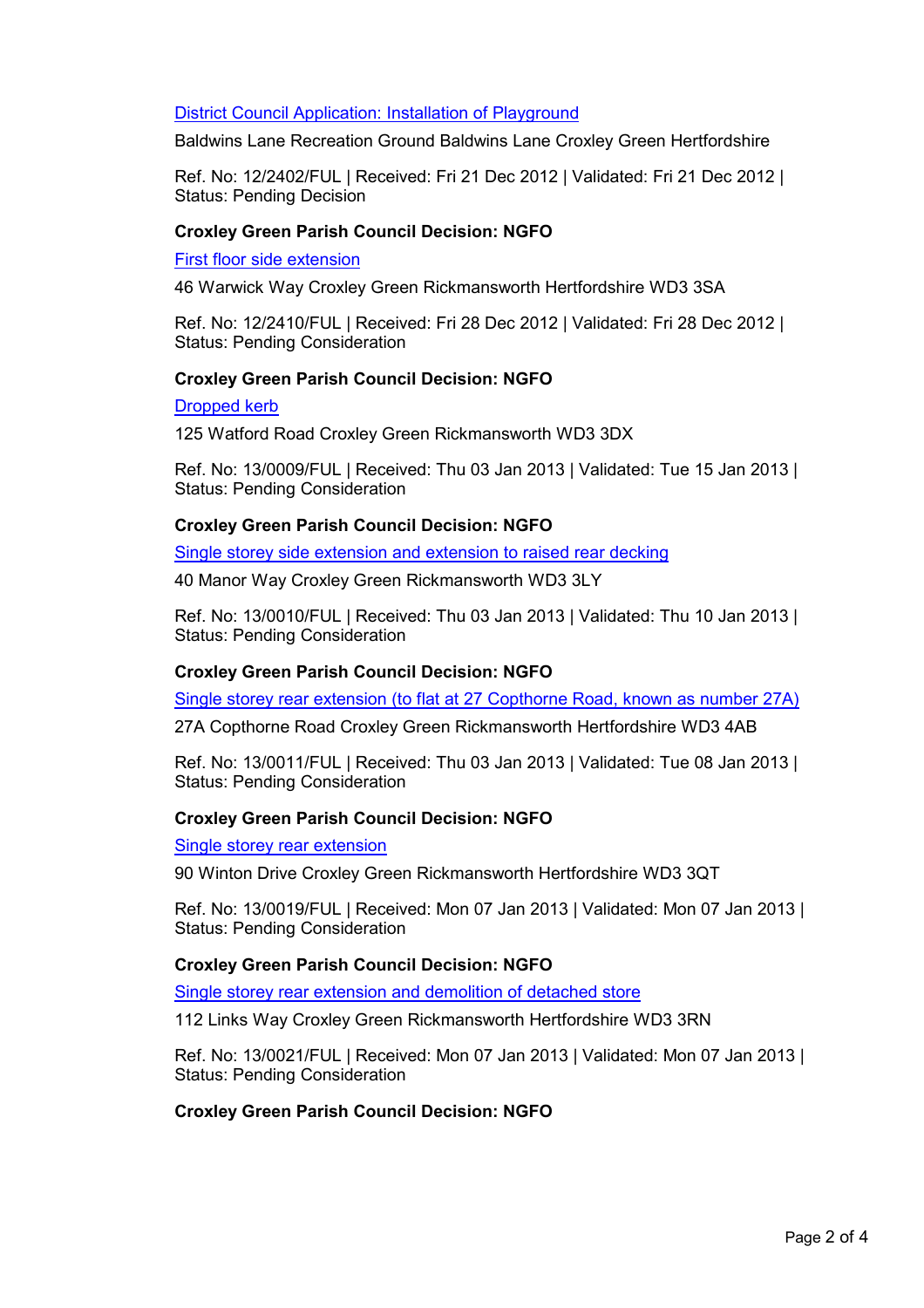#### First floor rear extension

179 New Road Croxley Green Rickmansworth Hertfordshire WD3 3HB

Ref. No: 13/0036/FUL | Received: Tue 08 Jan 2013 | Validated: Tue 08 Jan 2013 | Status: Pending Consideration

## Croxley Green Parish Council Decision: NGFO

Replacement of PVC conservatory with a new glass, wood and brick conservatory

111 Links Way Croxley Green Rickmansworth WD3 3RW

Ref. No: 13/0042/FUL | Received: Thu 10 Jan 2013 | Validated: Thu 10 Jan 2013 | Status: Pending Consideration

## Croxley Green Parish Council Decision: NGFO

PD2009/13 Recent Decisions by Three Rivers District Council

#### APPROVED

| <b>Application No:</b>                       | 12/2102/FUL                                                                                                                                                                                                                                                                                                                                                                                                        |
|----------------------------------------------|--------------------------------------------------------------------------------------------------------------------------------------------------------------------------------------------------------------------------------------------------------------------------------------------------------------------------------------------------------------------------------------------------------------------|
| <b>Address:</b><br><b>Application:</b>       | 290 Watford Road Croxley Green Rickmansworth<br>Variation of conditions 2, 4 and 6 of planning permission<br>12/1059/FUL to allow addition of natural light to utility area and<br>bathroom on the ground floor, corridor on the first floor and<br>bathroom and corridor on the loft floor (additional rooflights and<br>repositioned rooflights)<br>NGFO providing there is no intrusion of privacy to adjoining |
| <b>CGPC Decision:</b>                        | properties                                                                                                                                                                                                                                                                                                                                                                                                         |
| <b>TRDC Decision:</b>                        | Approved                                                                                                                                                                                                                                                                                                                                                                                                           |
| <b>Application No:</b>                       | 12/2134/FUL                                                                                                                                                                                                                                                                                                                                                                                                        |
| <b>Address:</b>                              | 7 Yorke Road Croxley Green Rickmansworth                                                                                                                                                                                                                                                                                                                                                                           |
| <b>Application:</b>                          | Single storey side and rear extension and conversion of loft space<br>into new bedroom involving rear dormer window and front<br>rooflights. Re-location of entrance door. Extension to front<br>hardstanding.                                                                                                                                                                                                     |
| <b>CGPC Decision:</b>                        | <b>NGFO</b>                                                                                                                                                                                                                                                                                                                                                                                                        |
| <b>TRDC Decision:</b>                        | Approved                                                                                                                                                                                                                                                                                                                                                                                                           |
| <b>Application No:</b>                       | 12/2178/FUL                                                                                                                                                                                                                                                                                                                                                                                                        |
| <b>Address:</b>                              | 3 Elmcote Way Croxley Green Rickmansworth                                                                                                                                                                                                                                                                                                                                                                          |
| <b>Application:</b><br><b>CGPC Decision:</b> | Single storey front, side and rear extensions, internal alterations<br><b>NGFO</b>                                                                                                                                                                                                                                                                                                                                 |
| <b>TRDC Decision:</b>                        | Approved                                                                                                                                                                                                                                                                                                                                                                                                           |
| <b>Application No:</b>                       | 12/2226/FUL                                                                                                                                                                                                                                                                                                                                                                                                        |
| <b>Address:</b><br><b>Application:</b>       | 44 Dickinson Avenue Croxley Green Rickmansworth<br>Replace flat roof to existing rear and side extension with pitched<br>roof                                                                                                                                                                                                                                                                                      |
| <b>CGPC Decision:</b>                        | <b>NGFO</b>                                                                                                                                                                                                                                                                                                                                                                                                        |
| <b>TRDC Decision:</b>                        | Approved                                                                                                                                                                                                                                                                                                                                                                                                           |